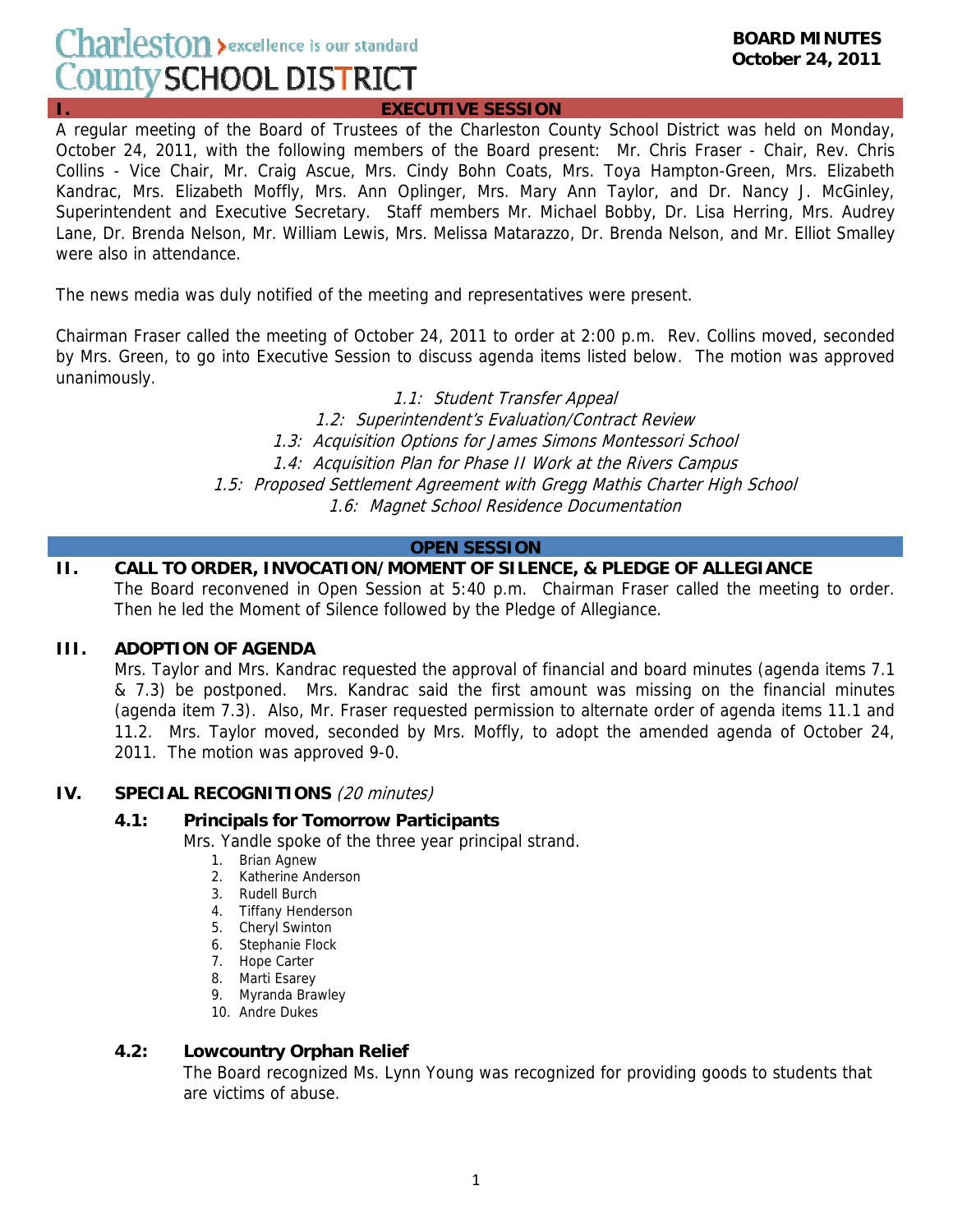# **4.3: Behind the Scenes Award**

The Board recognized Mr. Charles Fox for his support to students and teachers in the district. The Charleston Marathon is one project sponsored by Mr. Fox. A total of \$40,000 was raised for the district.

# **V. SUPERINTENDENT'S REPORT**

# **Update on Board Information Requests:**

Over the last two weeks the board received:

- A response to Mrs. Taylor's request for updates on the Retirees/TERI Program, 2011- 2012 Bus Incidents, Cleaning Services at Garrett and other CCSD facilities; and available slots at Academic Magnet and School of the Arts;
- A response to Mrs. Kandrac's request for Charleston Promise Neighborhood school data from Bill Hewitt; and
- A response to Reverend Collins' request for an update on Chicora Elementary.

# **Other recent Board information items provided by Staff:**

- 1. Auto Shop Inventory Consultation on Internal Controls
- 2. North Charleston Creative Arts Elementary School Reallocation Project List Costs
- 3. A draft of the Health Advisory Committee Advertisement for Volunteers
- 4. Policy Committee Minutes--June 30th and October 6<sup>th</sup>
- 5. Information on "S.C. Grown"
- 6. Proposed Board Goals/VISION 2016 Engagement Schedule; and
- 7. An Andre Woods Response Letter

# **Forthcoming updates include—**

- A report on 3rd and 6th Grade Academies, and
- School Plans for Veteran's Day.

## **Three major highlights since our last Board meeting include—**

- Last Saturday a Parent Information Fair was held at Burke HS. Thousands of parents and students attended. Principals, Teachers and others who worked that day were thanked.
- Last week a SWMBE Outreach Seminar was held at Academic Magnet High. Mr. Ascue and Mr. Fraser attended and contractors from across SC attended the seminar to receive first hand information on bidding and proposal process. Mr. Lewis and Mr. Bobby were thanked for arranging the seminar.
- Burns media center received a Target Store makeover. Each student was given seven books and will receive food for the remainder of the school year.

Mrs. Taylor said she would like to see how the donations (food and books) translate to improvement of student scores.

Mrs. Kandrac requested staff use the camera used to record the Superintendent's Report or one similar to record committee meetings (Policy, Audit & Finance). Dr. McGinley mentioned the shortage of staff in the Video Office currently staffed by only two employees. However, she would willingly accept a directive from Board. Mrs. Kandrac said the flip camera used to record the Superintendent's Report would work. Dr. McGinley said the flip camera is only for short recordings.

# **VI. VISITORS, PUBLIC COMMUNICATIONS (Not to exceed 30 minutes**

- 1. Mayor Riley addressed the Board about the superintendent and the progress the district is making under Dr. McGinley's leadership. He spoke of the spirit, energy and pride parents now have. He also mentioned that a computer software company will relocate their national headquarters to Charleston because of their confidence in the Charleston County School District.
- 2. Mr. Richard Renaud, a Sanitech Systems representative, expressed concerns regarding recent food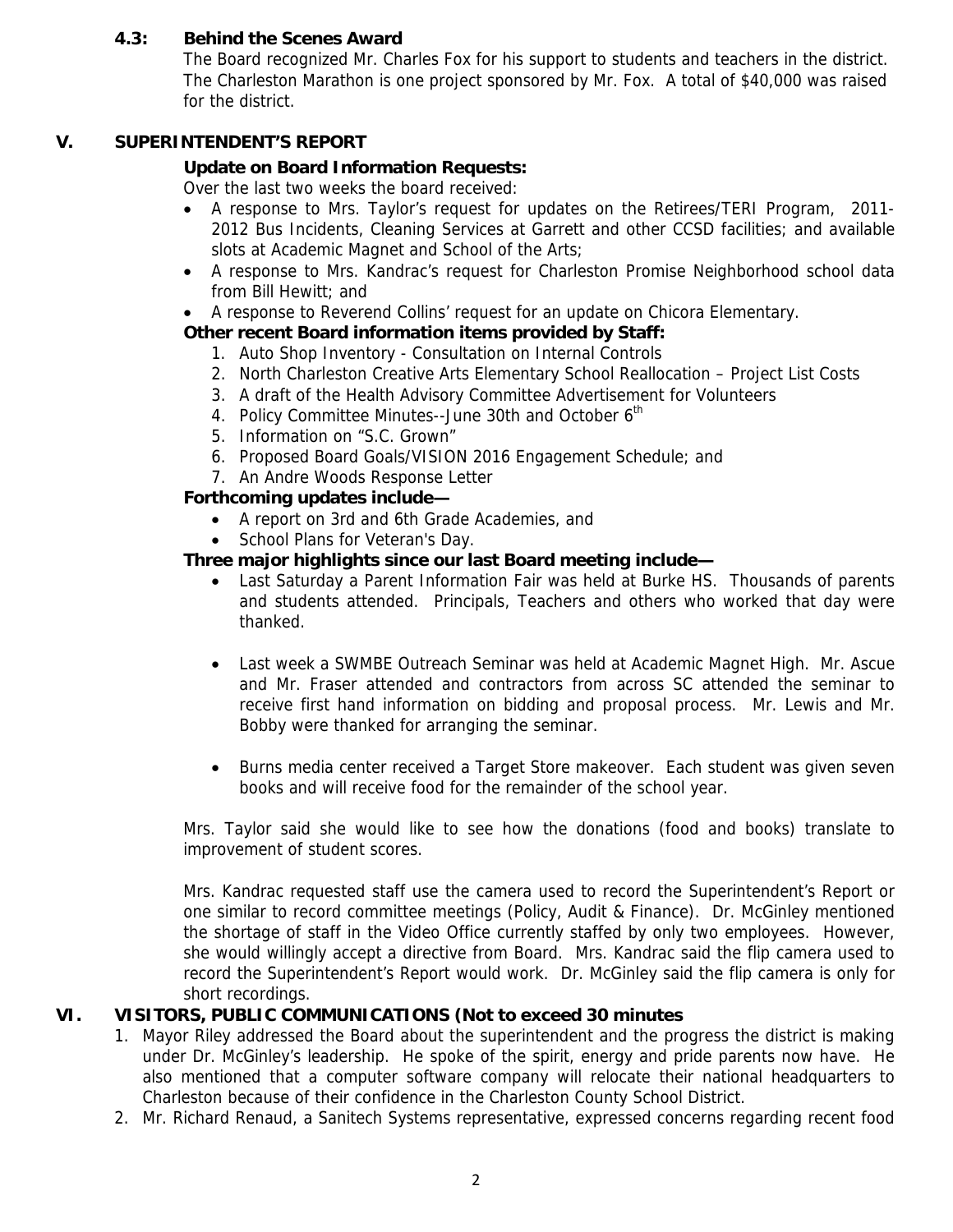service bid #B1205. He requested staff postpone the bid award because of the "rushed through" bid process which was followed up with an addendum. He said postponement would give all bidders an equal notice.

- 3. Mr. Mike Horan, a Sullivan's Island Elementary PTA representative, thanked the board for supporting the construction of the new school.
- 4. Mr. Kim Wilson, principal at Stall High, addressed the board in support of Communities in Schools. He highlighted CIS efforts and support to his school.
- 5. Mr. Arnie McClure addressed the board in support of the construction project recommendation for Charleston Math and Science Charter. He also asked the board to support the next phase of the construction project.
- 6. Ms. Kyle Lahm addressed the board on behalf of Mayor Keith Summey. She read a letter from Mayor Summey regarding Dr. McGinley's evaluation and job performance. Ms. Lahm also commented on Communities in Schools and their work in North Charleston Schools.
- 7. Mr. Tony Lewis expressed concerns about being disrespected by a staff member and two board members at a recent summit event he attended. He suggested the SWMBE numbers should be 40% (20% certified; 20% non-certified). Then he shared a flyer for an upcoming fund raiser urging the board to support the "All That Jazz" event.
- 8. Mr. Park Dougherty, a representative for the Charleston Math and Science Renovation Committee, addressed the board in support of Phase II of the Rivers Building because re-opening the process would keep students in mobiles for a longer period and it is not cost effective or time efficient.
- 9. Ms. Donna Wright expressed concerns regarding day porters' transition and back pay. She said some day porters had not received pay owed to them. She also said the paycheck stub of one member who received back pay did not list the number of hours they were paid for. She suggested the pay may only for a couple of hours between June  $24<sup>th</sup>$  and the end of July and they were not paid the full amount.
- 10. Mr. Henry Copeland commented on Mayor Riley speaking for five minutes and 50 seconds without interruption. He suggested Mayor Riley's comments were based on how he sees the Superintendent and that he had not seen her "mean side". He commented on the superintendent's salary stating that it has increased from \$180,000 to \$214,000. He also suggested the real salary could be \$259,000 after benefits and other amounts are added. He questioned why some Day Porters were paid \$2000 and told to keep it quiet and asked about it when other 59 day porters would be paid. He also suggested a staff member "cut him off" at the last meeting and that Mr. Fraser should make sure rules apply to Mr. Lewis. He concluded by saying if the board supports the superintendent's contract and gives her a raise, they should have to answer to teachers of Charleston County.
- 11. Mr. Franklin Ashley mentioned two Mayors comments regarding Dr. McGinley and the Mayoral election being two weeks away, suggesting the real story is "the drive for re-election". He suggested the board allow Rev. Collins and other Mayoral candidates be offered five minutes each to make comments about the superintendent.

# **VII. APPROVAL OF MINUTES/EXECUTIVE SESSION AGENDA ITEMS**

 **7.1: Open Session Minutes of October 10, 2011** – The minutes were pulled during approval of Board Agenda. Therefore, no action was taken.

# **7.2: Motions of Executive Session of October 24, 2011**

# **1.1: Student Transfer Appeal**

The Board approved a single student transfer appeal. The vote was 9-0.

# **1.2: Superintendent's Evaluation/Contract Review**

After Mr. Fraser announced the superintendent's evaluation score of 3.74, he called for the vote. The evaluation score was approved 8-1 (Kandrac opposed).

• The Board voted on a recommendation to extend the notice non-renewal date from June  $30<sup>th</sup>$  to December  $31<sup>st</sup>$  in 2012 and superintendent's contract to expiration to December 31 2013. The Board and Supt. shall meet to finalize evaluation instruction and discuss contract renewal. The motion failed 5-4 (Ascue, Coats, Kandrac, Moffly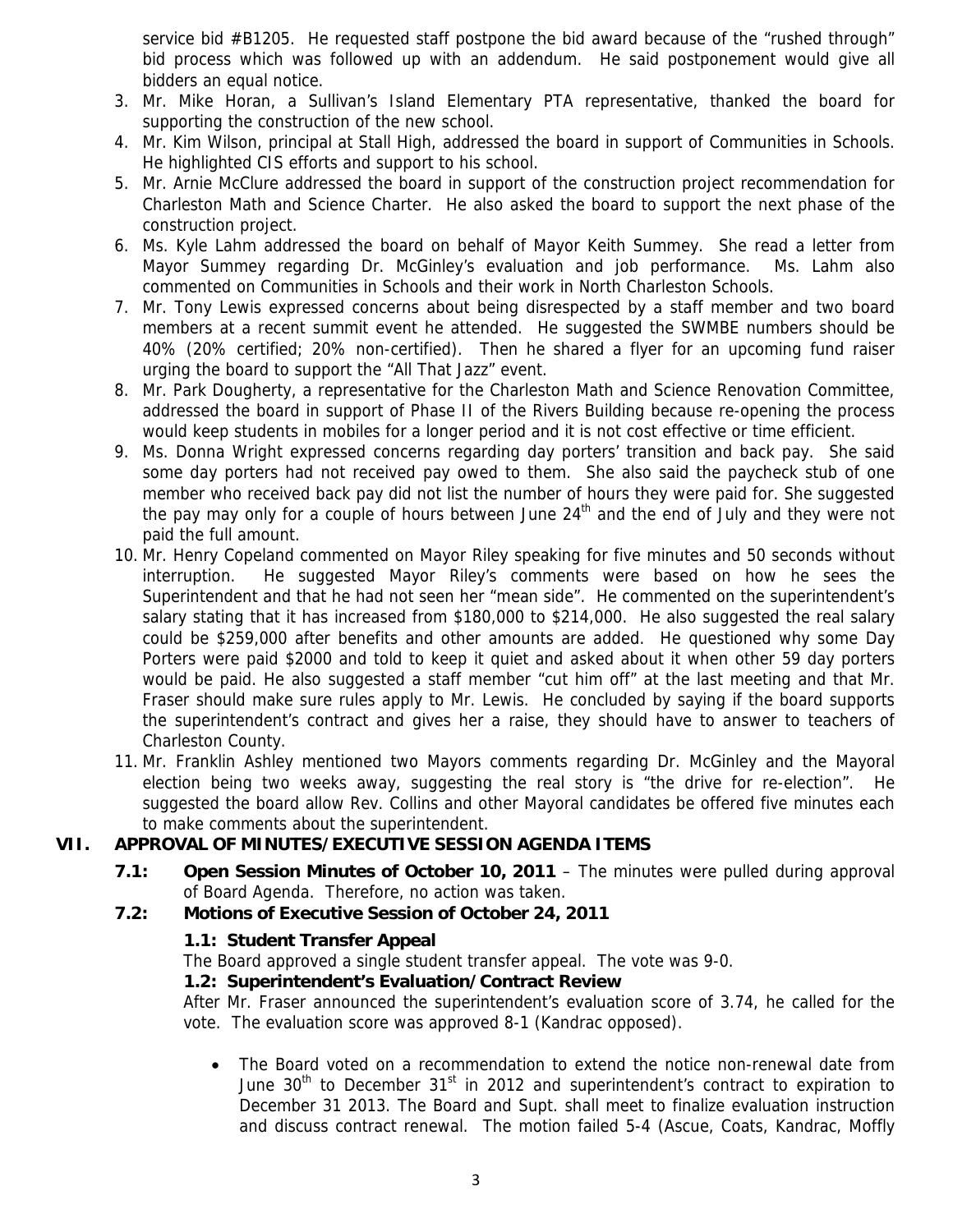and Taylor opposed).

- The Board voted on a recommendation to extend the notice non-renewal date from June 30<sup>th</sup> to December 31<sup>st</sup> in 2012 that base contract expiration date of Dec. 31, 2014. The Board and Supt. shall meet to finalize evaluation instruction and discuss contract renewal. The motion was approved 5-4 (Collins, Kandrac, Moffly and Taylor opposed).
- The Board did not vote on the third motion from executive session to maintain the superintendent's contract and evaluation, as is, until board meets on or before December 31<sup>st</sup> to discuss contract extension.

# **1.3: Acquisition Options for James Simons Montessori School – CBC, AO Approval**

The Board approved a recommendation to utilize the Construction Managers' at risk process procurement method to move forward. This acquisition strategy would enable to district to issue a Request for Quotes to select the best qualified general contractor, hire them for preconstructions services during the design phase and negotiate a Guaranteed Maximum Price (GMP) based on a DD set or 50% CDs and finalize the GMP once the design is complete. This strategy allows the district to fast track this project to regain schedule and allow James Simons Elementary School to return on the same schedule as other District 20 seismic schools (August 2013). The vote was 8-1 EM opposed

## **1.4: Acquisition Plan for Phase II Work at the Rivers Campus – CBC, AO Approval**

The Board approved a contracting officer's recommendation contained in the Justification and Authorization for the tenant up fit (Phase II) of the Rivers campus to exempt Phase II work from the procurement code due to schedule constraints and changed conditions to allow the District to negotiate a separate contract for Phase Ii work with the pre-qualified general contractor that is now satisfactorily performing the Phase I work at the Rivers campus. Ensure that the pre-qualified general contractor meets SWMBE participation standards and be able to demonstrate why if not in compliance with these standards. The motion was approved 8-1 (Moffly opposed).

## **1.5: Proposed Settlement Agreement with Gregg Mathis Charter High School**

The Board approved a recommendation authorizing the General Counsel to offer a settlement package to Greg Mathis Charter High School to resolve pending lawsuit and revocation on appeal, which would save money and legal fees and give GMCHS another opportunity to get on its feet. The vote was 9-0.

During Open Session, Mrs. Taylor requested a discussion of this time since she did not receive information prior to Executive Session. While she doesn't want to see work stalled, she has concerns about the process. Mr. Fraser said he didn't want to discuss it in open session because it is a contractual matter. Mrs. Taylor said Mrs. Moffly and Mrs. Coats presented her information she needs clarity. Mrs. Moffly said someone addressed the board earlier regarding the procurement process and the quick turnaround. She suggested some vendors may have been eliminated from bidding process and said the board was setting a scary process for bidding. She requested a workshop to address this concern. She spoke of economic issues in Charleston and said the process excluded Charleston based vendors from the process which is wrong. She said it sets precedence for other projects. Mr. Lewis responded that the renovating Rivers has been one of the most difficult projects because a lot is unknown and it's hard to document the exact condition that exists. He said the recommendation was made because of the difficulty of this project, efforts to save taxpayers money, and reduce number of change orders. This is the best recommendation given the nature of the work.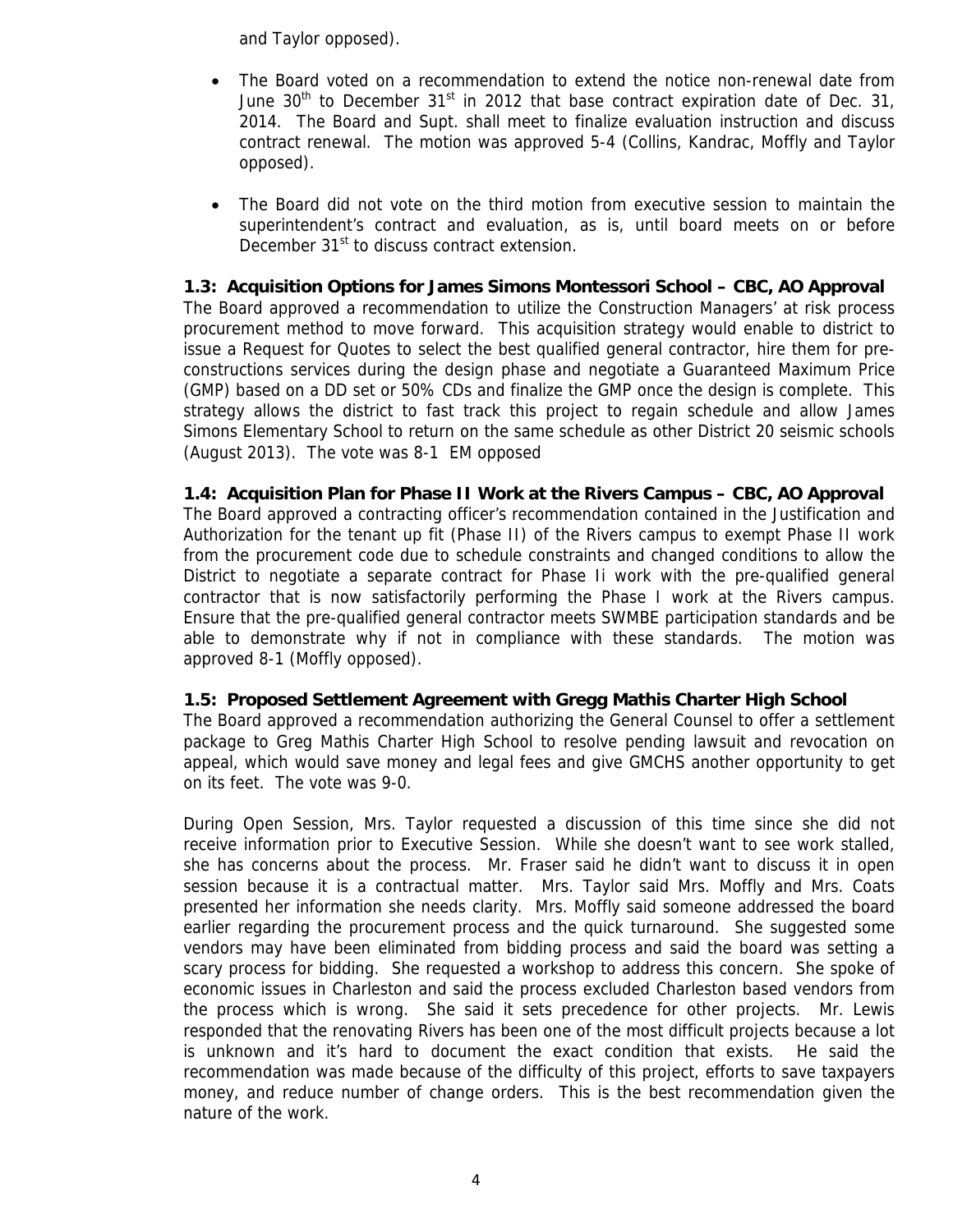Mrs. Moffly disagreed and said Heery is the manager of project and they have a history of working with the contractor hired. Mr. Lewis said Heery is the project manager. Mrs. Moffly said other contractors bided on project. Other contractors would be blocked from the opportunity. Mr. Lewis said RFP said intent is to up fit the second phase. Mrs. Moffly said already behind schedule. Mr. Lewis said this will allow district to keep schedule promised. Mrs. Taylor asked what makes it so difficult. Mr. Lewis said he is willing to take board members there to show them conditions. To develop bid docs to reflect conditions would be costly. It's a contracting tool owners use to keep the project moving. Charter supporters who addressed the board spoke of time being valuable. Mrs. Taylor asked if on schedule. Mr. Lewis said three schedules are included in board packet. Doing work now would allow staff to catch up now. Mr. Lewis sited corridor and asbestos, installation of micro file as issues encountered and need to go thru second round of testing to prove piling would work. Currently, three crews are working night and day to get work done. CC asked about cost. Mr. Lewis said he after negotiations are done, he would have cost. However he felt confident that it could be kept within budget. CC asked what would happen if over budget. Mr. Lewis said he would not exceed board authorized amount. BL said efforts are to keep progress going and provide way to get back on schedule and get work done without going out for sealed bid.

EM spoke about amounts of bids for contracts. She said she wanted to open opportunity for other contractors.

# **1.6: Magnet School Residence Documentation**

The Board discussed repercussions for families at magnet schools and programs who failed to provide proper documentation required to establish residency in Executive Session. The board acted on the two motions as follows.

- 1. The Board approved on a motion to follow the district's policy for School of the Arts and Academic Magnet families who failed to provide proper documentation required to establish residency and if parents fail to comply by October 31st, students will be sent back to their home schools on Nov. 1st for non-compliance of magnet schools. The motion failed 7-2 (Coats and Taylor supported the motion).
- 2. The Board approved a motion to send a certified letter to the sixteen families at magnet schools and programs who failed to provide proper documentation required to establish residency allowing five business days to get documents in or not allow them to return the second semester. The motion was approved 7-2 (Coats and Taylor opposed).

## **7.3: Financial Minutes of October 10, 2011**

The minutes were pulled during approval of Board Agenda. Therefore, no action was taken.

## **VIII. CAE UPDATE**

8.1: Chamber of Commerce

Mr. Bryan Derreberry, CEO of the Charleston Metro Chamber, presented the Chamber's education priorities.

- Support of Education Sales Tax
- Education is priority
- CCSD students are the workforce of the future
- Career Academies

Mrs. Kandrac requested a copy of Mr. Derreberry's presentation then asked his tenure as president and CEO with the Charleston Metro Chamber. Mr. Derreberry said he has been the Chamber's CEO for six months. She asked about the district's membership with the Chamber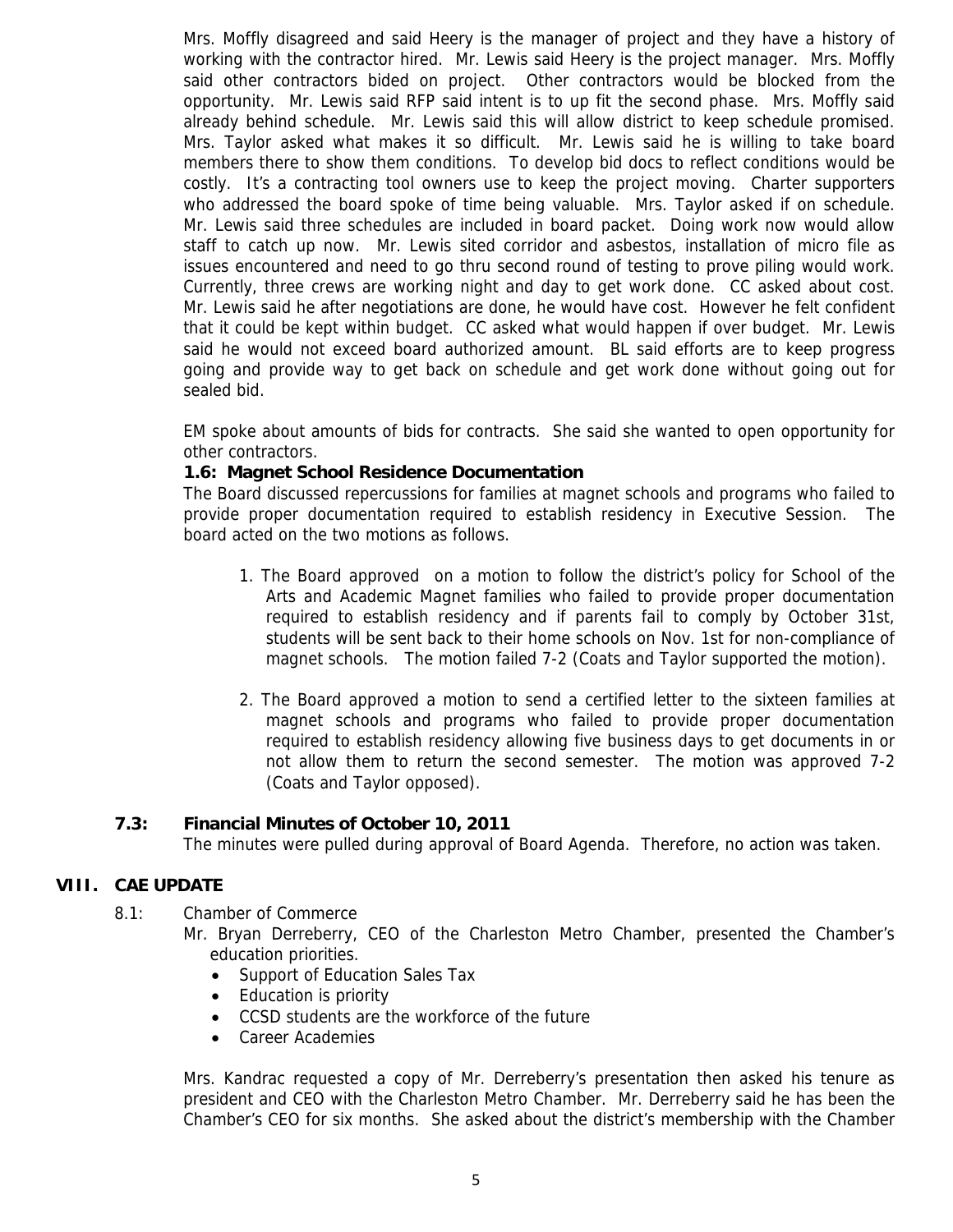and dues paid. She also said she requested the same from the district a number of times, but the information was provided. She requested membership and dues information for the district from Mr. Derreberry.

# **IX. MANAGEMENT REPORT(S)**

# **X. COMMITTEE REPORT(S)**

#### **10.1: Audit & Finance Committee**

#### **A. Reallocation of \$124,000 from 2011 Fixed Cost of Ownership**

Mrs. Coats moved on behalf of the Audit and Finance Committee approval of a recommendation approving the reallocation of \$124,000 from 2011 FCO Contingency and Design and Consulting funds to 2011 FCO FF&E projects (Project 5254 - \$76,800.00 and Project 9981 - \$47,200.00). The vote was 8-1 (Moffly opposed).

#### **B. 8% Bond Resolution**

Mrs. Coats moved on behalf of the Audit and Finance Committee approval of the 8% Bond Resolution in an amount not to exceed sixty-two million dollars (\$62,000,000), Series 2011B and not exceeding ten million dollars (\$10,000,000) General Obligation Bond Tax Anticipation (Sales Tax Project) Series 2011C. The vote was 8-1 (Moffly opposed)

During discussion, Mrs. Moffly said going forward into the six year building plan, she thought the board wanted to pay for projects as money was collected. However, it appears bonds will be sold to general funds. Mr. Bobby said some of what Mrs. Moffly said is right. There is not a consensus to pay-as-you-go, and that was never the intent. If it were, it would take much longer because one would have to wait for the assessment collection. He said that directive was not given or what staff presented. Previous information provided will be shared with the board to confirm same. Mrs. Moffly spoke of projects moved from one wave to another.

Rev. Collins asked how much was money collected. Mr. Bobby responded \$2.6 million behind what was projected. Mrs. Taylor asked how much was paid in interest. Mr. Bobby said he wouldn't know until the interest is received. He said he is not considering BAN because behind schedule. However, it was because more cash may be needed. Mr. David Moore PFM said the amount is approximately 1/2 percent. Mr. Lewis said with current market the way it is the effort is to get to market in a timely manner. Mr. Bobby said is doing this now would save money.

## **C. Software Package Bid Over \$50,000**

Mrs. Coats moved on behalf of the Audit and Finance Committee approval of the request to place the Community Education software package out for bid and award. The estimated "ceiling" encumbrance amount for this bid is not to exceed \$80,000. Funds to pay for this software will come from Community Education revenues. The vote was 8-1 (Moffly opposed).

Mrs. Moffly asked about the district's partnership with Parks and Recreation and if they would cover some of total amount. Mr. Bobby said confirmed the district's partnership then said funds run through district, not PRC. This allows staff to solicit bids. A recommendation is forthcoming. Mrs. Moffly asked about PRC's contributions. Mr. Bobby said they donate staff. He said details could be shared at a workshop. He commented on agreement amendments that were made.

## **10.2: Policy Committee**

## **A. Policy JJF - Student Activities Funds – First Reading**

On behalf of the Policy Committee, Mrs. Moffly moved approval of Policy JJF – Student Activities Funds. The revision replaces the requirement to conduct an internal audit for all appointments of new principals with wording requiring an annual risk assessment to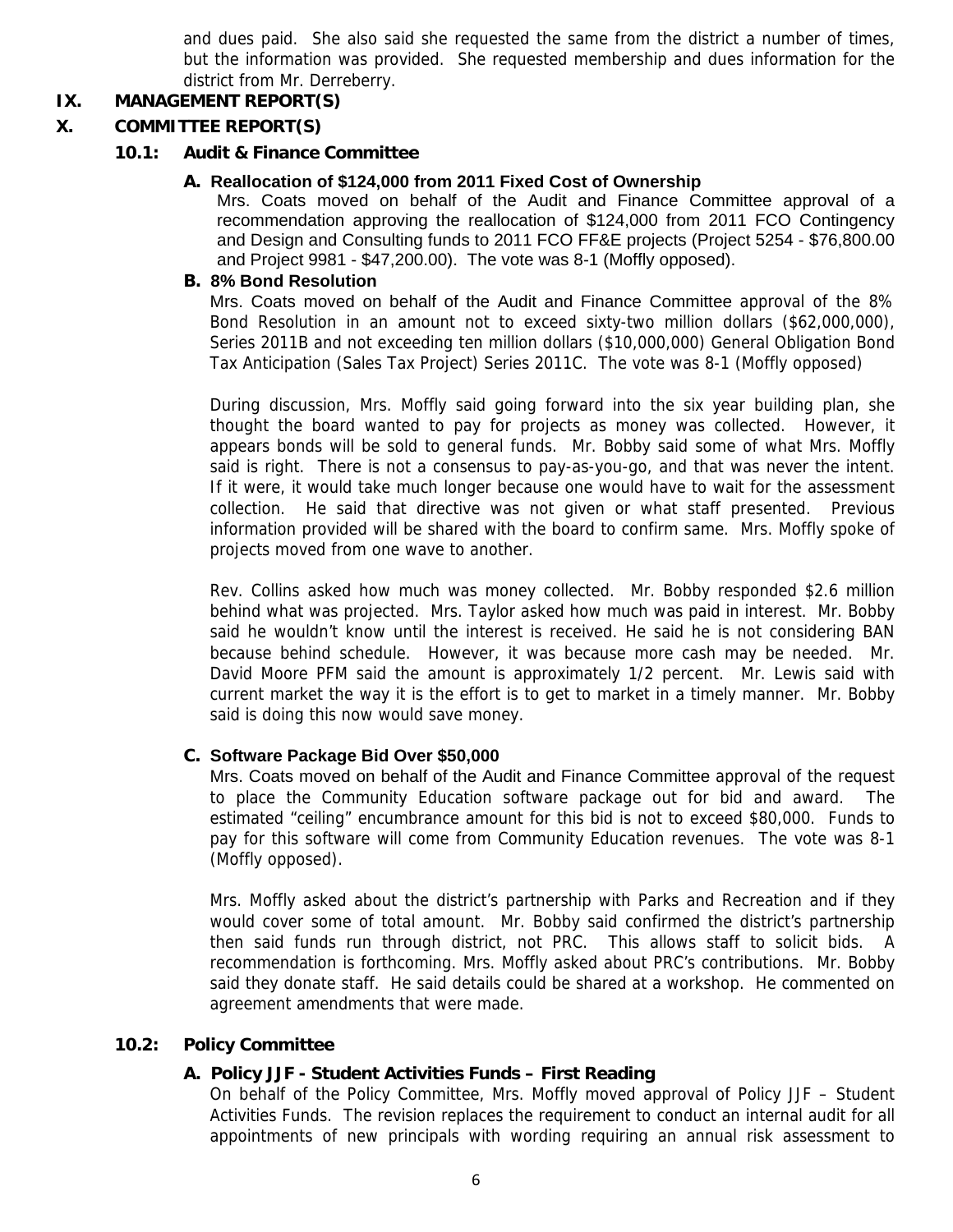determine schools to be audited. This revision has been reviewed and approved by the Audit & Finance Committee and Policy Committee. The motion was approved 9-0.

#### **XI. POTENTIAL CONSENT AGENDA ITEMS**

#### **11.1: Award Contract to the Studer Group**

At 7:50pm Mr. Fraser left the meeting leaving Vice Chair Rev. Collins to chair the remainder of the meeting. Mr. Ascue moved, seconded by Mrs. Green, to approve the recommendation to award a contract to the Studer Group for the purpose of providing facilitation and assistance to the Charleston County School District Board of Trustees and staff in establishing District goals and measurable targets to provide direction for CCSD through the next five year Strategic Plan. The amount is not to exceed \$75,000 per year November 1, 2011 – December 31, 2014, not to exceed 237,500.00. The funding source is General Operating funds. The vote was 6-2 (Kandrac and Moffly opposed).

During discussion, Mrs. Moffly said the Board was told the cost would be \$75,000 a year for three years. Then she asked about the additional \$12,000 amount. Mrs. Kandrac said she voted against it at the Finance and Audit Committee meeting and said there were problems with the Studer discussion in the minutes and she is bothered with the \$12,000 amount. She previously worked with an agency that used Studer and comments about the Studer Group were both negative and positive. The district initially said Studer was free, but it wasn't. To her knowledge, it was not negotiated.

Mr. Ascue said presenters seemed trustworthy, knowledgeable and concerned about what the district is doing. Mrs. Moffly stated she was unsure about the cost. Then she asked about outside bids. Mrs. Green said she concur with others who said their initial services were free of charge. However, they helped the board identify goals and the next steps. Also, when Mr. Jon Butzon addressed the board after the workshop he said the cost was a steal and he takes board spending seriously. She said because of their presentation she felt they had knowledge to help move this large (CCSD) organization. And, it is what the district needs. The money would be well spent and it would give the board inspiration with its task. She supports the recommendation. Mrs. Coats concurred and said it would be an evaluation tool the district would own. It's a tangible product. One problem the board has had is transparency. And this would help decide who gets a contract or not. She said owning a product removes emotional pre-disposed ideas from the board.

Rev. Collins asked if it was possible to have a one year contract with the Studer Group. Dr. McGinley called board's attention to page 11.1-6 which states the board could end the contract within a short period. She said if approved, the Studer Group could observe community meetings scheduled next month.

Mrs. Taylor said she's familiar with the 365-degree evaluation and how it makes sure scores are scored. Mrs. Coats said all initial surveys and customer service information would be handled by an outside service. Mrs. Taylor asked if results could be altered. Mrs. Coats said it could not be altered. Then she said the Studer Group provided a good package but she wished the amount was less. Mrs. Kandrac asked what state superintendent's office was doing and if was similar. Mrs. Taylor said she thought it was more a survey to help district reach goals. She wasn't aware that it was an evaluation tool. If the district's goal to educate to elevate then it may no longer have to solicit services from Communities in Schools.

Rev. Collins asked what would be achieved if it was approved. Dr. McGinley said the Studer Group would observe and bring information back to board if modifications are needed. Mrs. Moffly asked what cost is on the market. Mrs. Coats said the average cost of Human Resource services in her experience has been \$80k to \$100K per year, not \$180K per year.